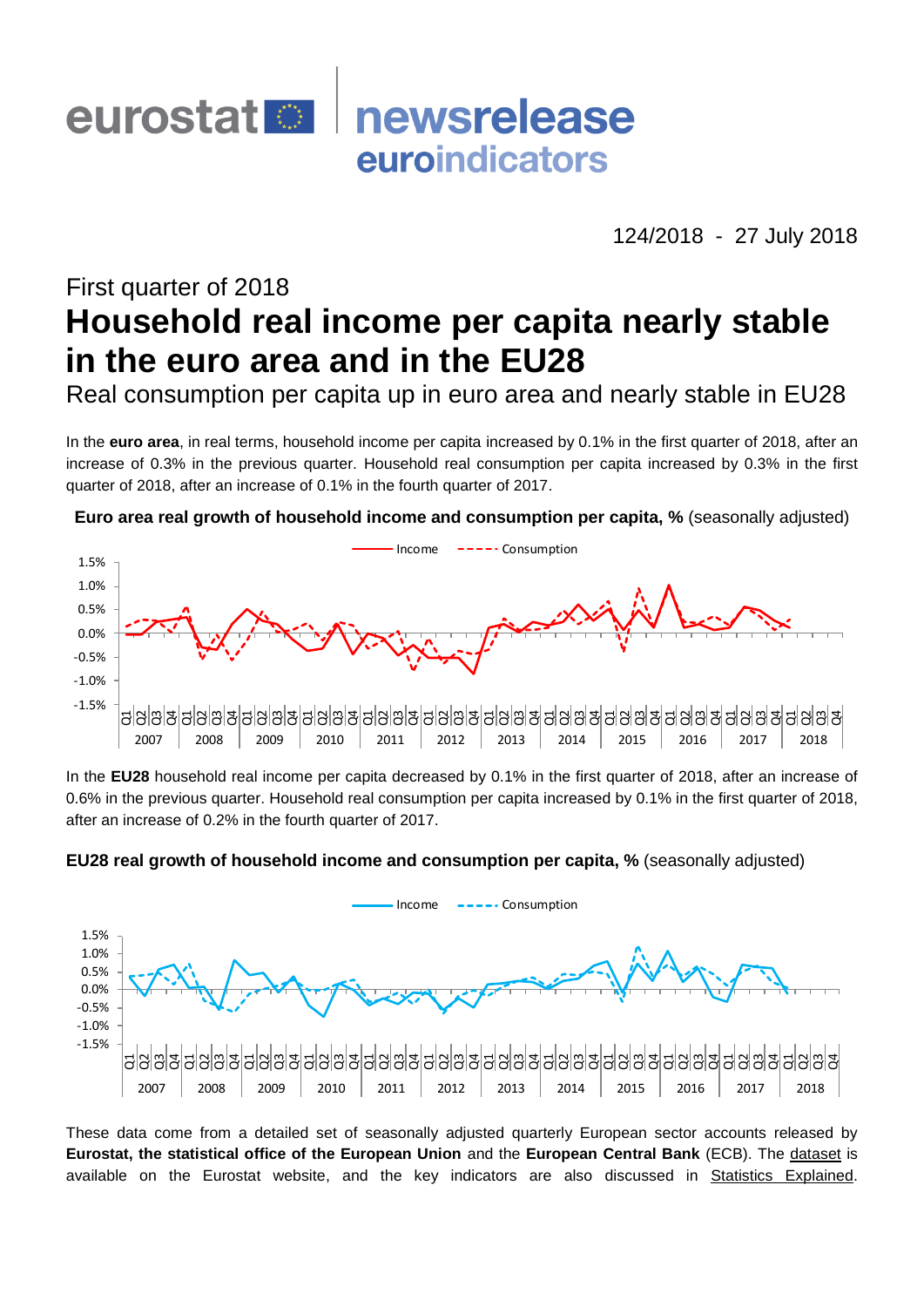## Geographical information

The **euro area** (EA19) consists of 19 Member States: Belgium, Germany, Estonia, Ireland, Greece, Spain, France, Italy, Cyprus, Latvia, Lithuania, Luxembourg, Malta, the Netherlands, Austria, Portugal, Slovenia, Slovakia and Finland, plus the European Central Bank and European Stability Mechanism.

The **European Union** (EU28) consists of 28 Member States: Belgium, Bulgaria, the Czech Republic, Denmark, Germany, Estonia, Ireland, Greece, Spain, France, Croatia, Italy, Cyprus, Latvia, Lithuania, Luxembourg, Hungary, Malta, the Netherlands, Austria, Poland, Portugal, Romania, Slovenia, Slovakia, Finland, Sweden and the United Kingdom plus the EU institutions.

#### Methods and definitions

**Household real income per capita** is defined as the adjusted gross disposable income of households, in nominal terms, divided by the total population (source: National Accounts) and by the deflator (price index) of household final consumption expenditure.

**Household real consumption per capita** is defined as the actual final consumption expenditure of households, in nominal terms, divided by the total population (source: National Accounts) and by the deflator (price index) of household final consumption expenditure.

The compilation of the European sector accounts follows the **European System of Accounts 2010 (ESA2010)** and covers the period from the first quarter of 1999 onwards.

Institutional sectors bring together economic units with broadly similar characteristics and behaviour, namely: households (including non-profit institutions serving households), non-financial corporations, financial corporations, government and the rest of the world. In the latter, to measure the external transactions of the euro area / European Union, it is necessary to remove cross-border flows within the area concerned.

Eurostat website includes detailed annual and quarterly sector accounts of Member States of the European Economic Area and derived key indicators published around 120 days after each quarter (which also cover annual indicators such as debt-to-income ratios). A subset of quarterly key indicators is published around 94 days after each quarter.

Due to the conversion to euro, the growth rates of European Union aggregates may be affected by movements in exchange rates.

#### Revisions and timetable

A first release, focussing on data for household saving and investment rates in the euro area, is published around 94 days after each quarter.

Compared with News Release [74/2018](http://ec.europa.eu/eurostat/documents/2995521/8837704/2-27042018-AP-EN.pdf/219a2433-8e04-4c7f-af46-4195bc500823) of 27 April 2018, the growth rate of household income per capita in real terms for the fourth quarter of 2017 remains unchanged for the EA19 and has been revised from +0.7% to +0.6% for the EU28.The growth rate of household consumption has been revised from 0.0% to +0.1% for the EA19 and has been revised from +0.3% to +0.2% for the EU28.

### For more information

Eurosta[t quarterly data](http://ec.europa.eu/eurostat/web/sector-accounts/data/quarterly-data) on sector accounts (including complete euro area dataset – previous vintage)

Eurostat [annual data](http://ec.europa.eu/eurostat/web/sector-accounts/data/annual-data) on sector accounts (including complete euro area dataset – previous vintage)

Eurostat [metadata](http://ec.europa.eu/eurostat/cache/metadata/en/nasq_10_nf_tr_esms.htm) on European sector accounts compilation

Detailed data and methodology on the Eurostat website [here](http://ec.europa.eu/eurostat/sectoraccounts) and on the ECB website [here](http://www.ecb.eu/stats/acc/html/index.en.html)

Eurostat €-indicator[s release calendar](http://ec.europa.eu/eurostat/news/release-calendar)

Issued by: **Eurostat Press Office**

**Romina BRONDINO Tel: +352-4301-33 444 [eurostat-pressoffice@ec.europa.eu](mailto:eurostat-pressoffice@ec.europa.eu)** For further information:

**Peter GAL Orestis TSIGKAS Tel: +352-4301-33 864 [estat-sector-query@ec.europa.eu](mailto:estat-sector-query@ec.europa.eu)**



[@EU\\_Eurostat](https://twitter.com/EU_Eurostat) **EXADELER** [ec.europa.eu/eurostat](http://ec.europa.eu/eurostat) FurnostatStatistics

**Media requests**: Eurostat media support / Tel: +352-4301-33 408 / [eurostat-mediasupport@ec.europa.eu](mailto:eurostat-mediasupport@ec.europa.eu)